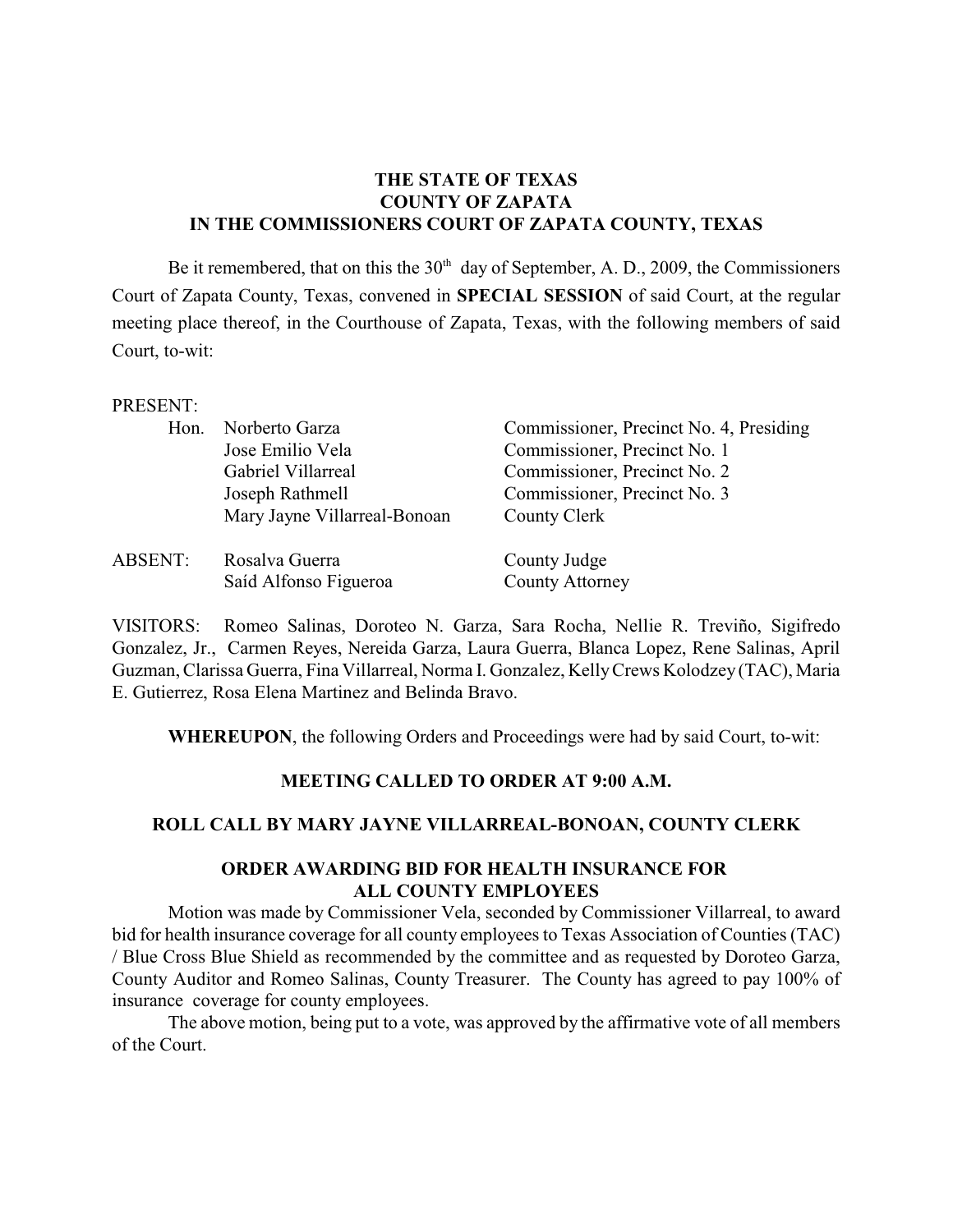# **ORDER APPROVING TO CLOSE 7TH STREET BETWEEN GLENN STREET AND HIDLAGO BOULEVARD FOR ZAPATA COUNTY DRUG FREE PEP RALLY**

Motion was made by Commissioner Rathmell, seconded by Commissioner Villarreal, to approve to close 7<sup>th</sup> Street between Glenn Street and Hidalgo Boulevard for the Zapata County Drug - Free Pep Rally from 5:00 pm - 7:00 pm on Wednesday, October  $14<sup>th</sup>$ , 2009 as requested by Fina Villarreal, SCAN Program Coordinator.

The above motion, being put to a vote, was approved by the affirmative vote of all members of the Court.

## **ORDER APPROVING REQUEST BY ZAPATA COUNTY CONVENTION AND VISITORS' BUREAU TO USE OSWALDO H. AND JUANITA G. RAMIREZ EXHIBIT HALL FOR METRO FISHING TOURNAMENT**

Motion was made by Commissioner Rathmell, seconded by Commissioner Vela, to approve request by Zapata County Convention and Visitors' Bureau to use the Oswaldo H. and Juanita G. Ramirez Exhibit Hall for the Metro Fishing Tournament on October  $2<sup>nd</sup>$  and  $3<sup>rd</sup>$ , 2009.

The above motion, being put to a vote, was approved by the affirmative vote of all members of the Court.

## **ORDER APPROVING REQUEST BY ROSALVA GUERRA, COUNTY JUDGE, TO USE OSWALDO H. AND JUANITA G. RAMIREZ EXHIBIT HALL FOR AUCTION OF MATERIALS STORED IN FORMER LIONS CLUB AND SURPLUS COUNTY OFFICE EQUIPMENT**

Motion was made by Commissioner Rathmell, seconded by Commissioner Villarreal, to approve request by Rosalva Guerra, County Judge, to use the Oswaldo H. and Juanita G. Ramirez Exhibit Hall for the auction of materials stored in the former Lions Club and surplus county office equipment as requested by Rosalva Guerra, County Judge.

The above motion, being put to a vote, was approved by the affirmative vote of all members of the Court.

## **ORDER APPROVING RESOLUTION FOR FISCAL YEAR 2010 FORMULA GRANT PROGRAM OF TEXAS TASK FORCE ON INDIGENT DEFENSE**

Motion was made byCommissioner Vela, seconded by Commissioner Villarreal, to approve a resolution for the Fiscal Year 2010 Formula Grant Program of the Texas Task Force on Indigent Defense as requested by Sara Rocha, County Court Coordinator.

The above motion, being put to a vote, was approved by the affirmative vote of all members of the Court.

## **NO ACTION WAS TAKEN ON REQUEST BY JUAN JOSE MEZA TO DISCUSS SALARY MATTERS**